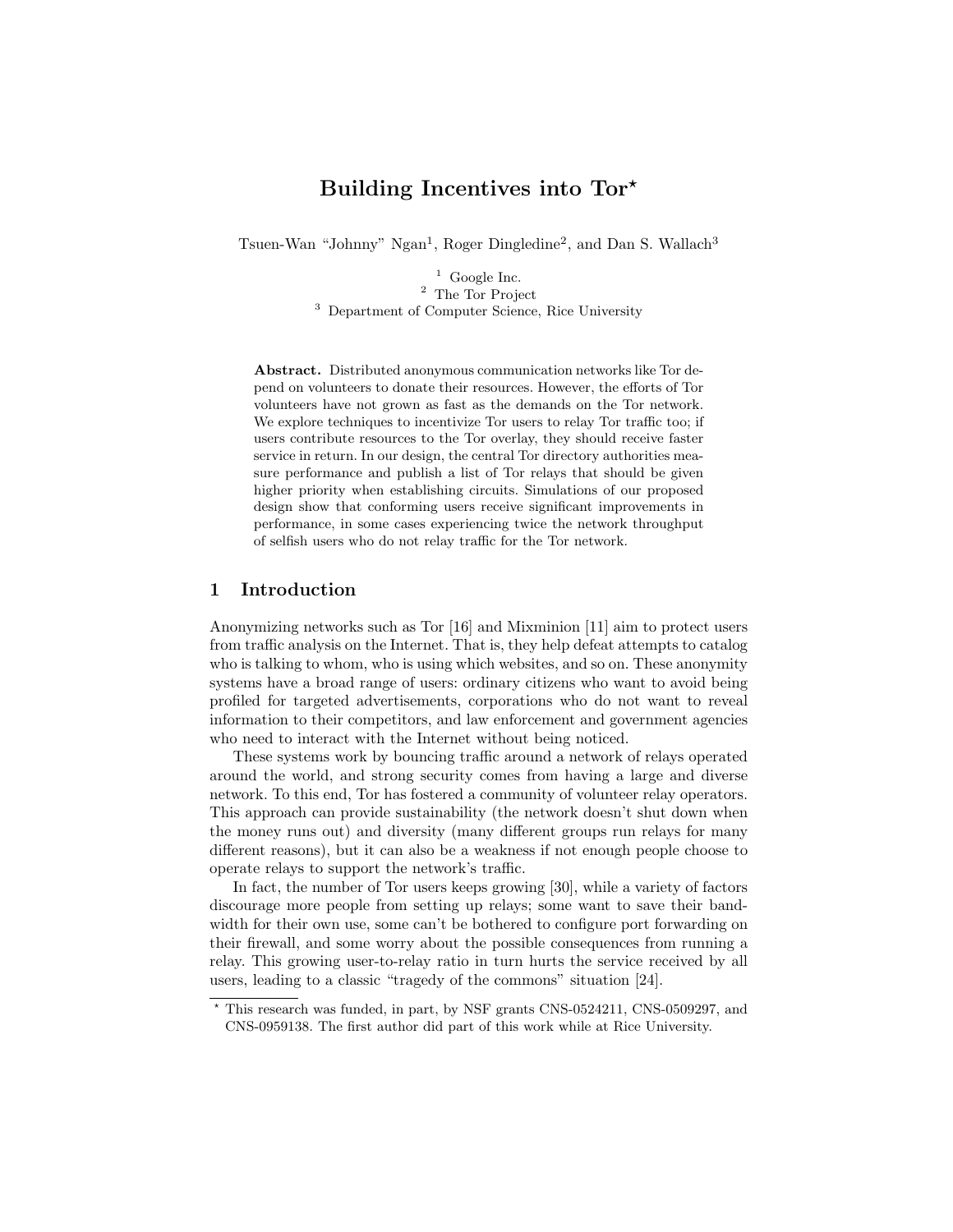Worse, not all users are equal. While Tor was designed for web browsing, instant messaging, and other low-bandwidth communication, an increasing number of Internet users are looking for ways to anonymize high-volume communications. We did an informal measurement study by running a Tor exit relay at our institution, and we confirmed McCoy et al.'s results [32]: the median connection coming out of our relay looked like web browsing traffic, but the median byte looked like file-sharing traffic.

The Tor designers argued in 2005 [17] that having too much load on the Tor network should be self-correcting, since low bandwidth and poor performance would drive away users until the users that remain have acceptable performance. Instead, performance has remained bad for many users. We suggest this disparity is because different activities have different tolerance for bad performance: users of interactive applications like web browsing give up before the file-sharers, who are less sensitive to waiting hours for their work to complete.

How can we get more users to relay traffic? There are three common approaches to encouraging people to offer service in the p2p design space: building community, making it easier to run relays, and providing improved performance in exchange for service. So far Tor has focused most on the first two approaches, attracting people who believe in the need for anonymous communications to run relays. Tor now has over 1500 relays pushing over 1GBit/s of aggregate traffic [31], but it still has not kept up with demand. On the other hand, an accounting scheme for tracking nodes' performance and rewarding nodes who perform well would seem to be at odds with preserving anonymity.

This paper shows how to strike a balance between these seemingly conflicting goals. We propose a solution where the central Tor directory authorities measure the performance of each relay and construct a list of well-behaving relays. Relays obtain this list from the authorities during normal updates. To allow relays to be treated differently, traffic from relays in the list is marked as high priority by other relays and receives better treatment along the whole circuit.

The rest of the paper is organized as follows. Sect. 2 provides background on Tor. Sect. 3 investigates exactly which behaviors we need to incentivize. Sect. 4 describes our proposed design, and Sect. 5 presents simulation results showing our design improves performance for listed relays, even as traffic from other users increases. We discuss the results in Sect. 6, and evaluate the new risks our design introduces, the most notable of which is that we end up with two anonymity sets: the group of well-behaving relays and the group of other users and relays. We review related works in Sect. 7, and conclude in Sect. 8.

# 2 Background

The Tor network is an overlay network of volunteers running Tor relays that relay TCP streams for Tor clients. Tor lets its users connect to Internet destinations like websites while making it hard for 1) an attacker on the client side to learn the intended destination, 2) an attacker on the destination side to learn the client's location, and 3) any small group of relays to link the client to her destinations.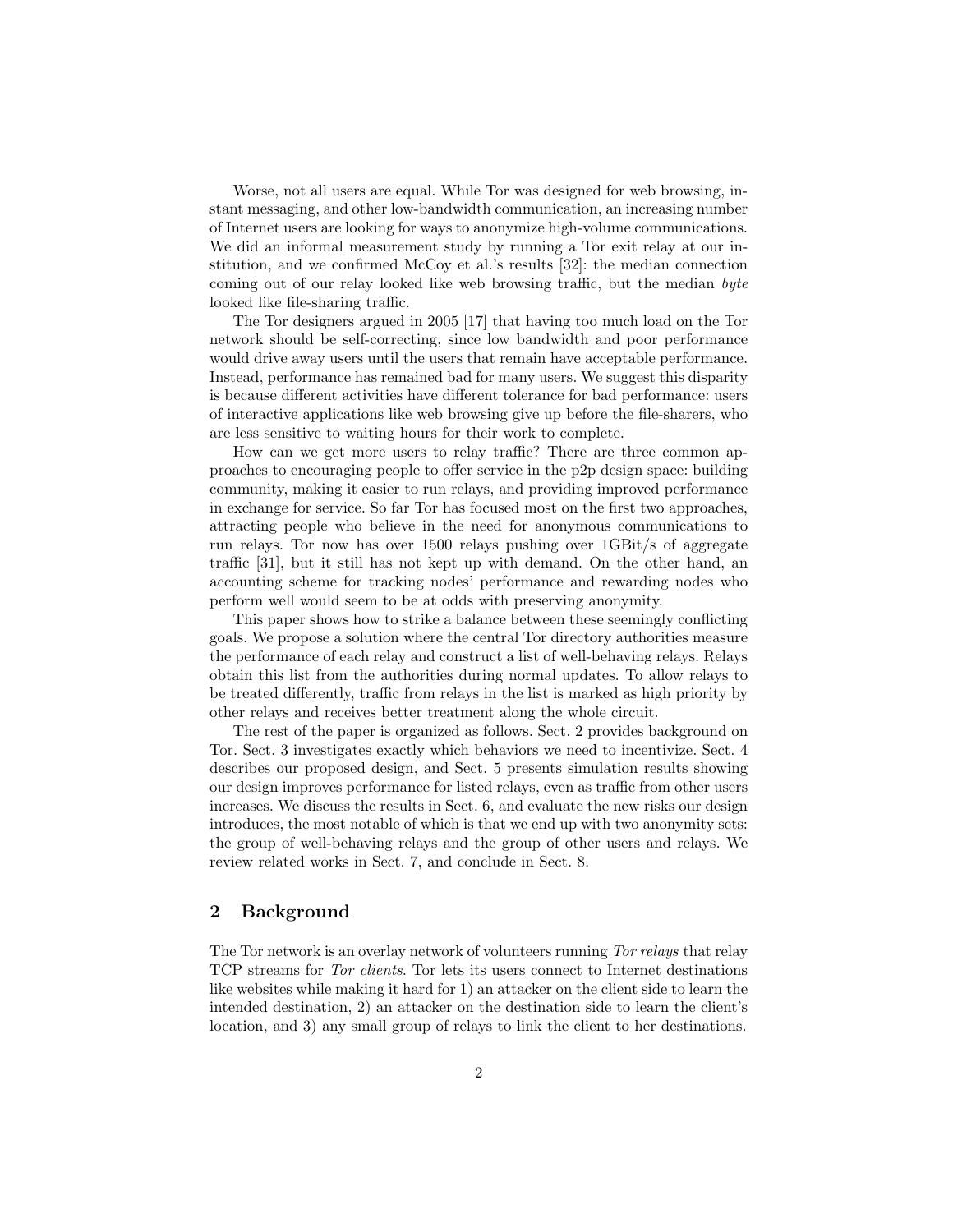To connect to a destination via Tor, the client software incrementally creates a private pathway or circuit of encrypted connections through several Tor relays, negotiating a separate set of encryption keys for each hop along the circuit. The circuit is extended one hop at a time, and each relay along the way knows only the immediately previous and following relay in the circuit, so no single Tor relay knows the complete path that each fixed-sized data packet (or cell) will take. Thus, neither an eavesdropper nor a compromised relay can see both the connection's source and destination. Clients periodically rotate to a new circuit to complicate long-term linkability between different actions by a single user.

The client learns which relays it can use by fetching a signed list of Tor relays from the *directory authorities*. Each authority lists the available relays along with opinions on whether each relay is considered reliable, fast, and so on. Clients base their decisions on the consensus (i.e. the majority of authority opinions). Each authority's signing key comes with the Tor software, so Tor clients can't be tricked into using an alternate network run by an attacker. Authorities also provide a way for Tor users to synchronize their behavior; since anonymity loves company, users that make decisions based on similar information will blend together better [15]. A more detailed description of the Tor design can be found in its original design document [16] and its specifications [14].

Anonymity designs can be divided into two classes based on their goals: highlatency and low-latency. High-latency designs like Mixmaster [34] and Mixminion [11] can take hours to deliver messages, but because messages mix with each other they can withstand quite powerful attackers. These designs are not suitable for web surfing, which would be untenable with long latencies.

Tor chooses to build a practical and useful network, then try to achieve good security within these constraints. To that end, Tor doesn't batch or reorder messages at each hop. This choice means that Tor circuits are vulnerable to endto-end correlation attacks: an attacker who can measure traffic at both ends of the circuit can link them [10, 28]. A variety of other anonymity-breaking attacks become possible because of Tor's requirement to remain useful for low-latency communications [26, 29, 35, 36, 41, 44].

Because Tor aims to resist traffic analysis attacks (attacks that try to pick the communicants out of a large set of participants) but does not aim to protect against correlation attacks (attacks that watch two suspected endpoints to confirm the link), we have some flexibility in what design changes we can propose. As long as we don't introduce any attacks that are worse than the correlation attacks, we are still within Tor's threat model.

# 3 Incentive Goals

Relayed traffic is traffic forwarded from a Tor client or Tor relay to another relay within the network. Choosing to relay traffic can provide better anonymity in some cases: an attacker who controls the user's next hop would not be able to know whether the connection originated at the user or was relayed from somebody else. But the exact details of the potential anonymity improvement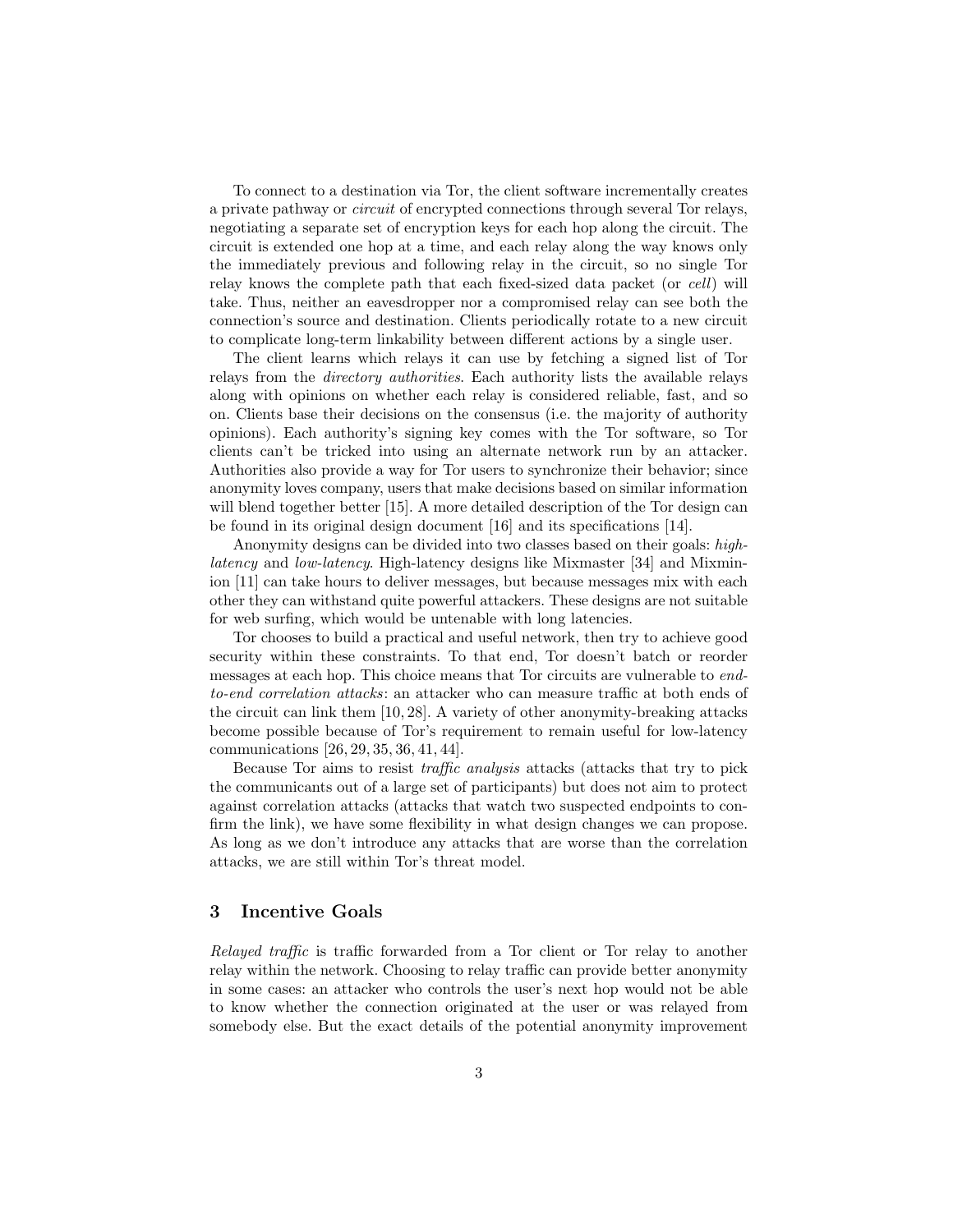are not well-understood even by the research community. Therefore they are hard to communicate to users, so any potential perceived gains do not outweigh the costs of setting up relaying and providing bandwidth to others.

Tor relays may also opt to serve as exit relays. Exit traffic is forwarded from a Tor relay to somewhere outside the Tor network, as well as return traffic from outside back into Tor. While there are theoretical anonymity improvements similar to those for relaying traffic, as well as potential legal advantages for the relay operator from not necessarily being the originator of all traffic coming from the relay's IP address [20], in practice the destination website and the user's ISP have no idea that Tor exists, and so they assume all connections are from the operator. Some ISPs tolerate abuse complaints better than others. This hassle and legal uncertainty may drive users away from running as an exit relay.

Beyond creating incentives to relay traffic inside the Tor network and to allow connections to external services, we also need to consider the quality of the traffic (e.g., the latency and throughput provided, and the reliability and consistency of these properties). Since Tor circuits pass over several relays, the slowest relay in the circuit has the largest impact.

# 4 Design

Our solution is to give a "gold star" in the directory listing to relays that provide good service to others. A gold star relay's traffic is given higher priority by other relays, i.e., they always get relayed ahead of other traffic. Furthermore, when a gold star relay receives a high priority connection from another gold star relay, it passes on the gold star status so the connection remains high priority on the next hop. All other traffic gets low priority. If a low priority node relays data through a gold star relay, the traffic is still relayed but at low priority. Traffic priority is circuit-based. Once a circuit is created, its priority remains the same during its entire lifetime.

We can leverage Tor's existing directory authorities to actively measure the performance of each individual relay [42] and only grant those with satisfactory performance the gold star status. This measurement can include bandwidth and latency of the relayed traffic for that relay. By measuring the bandwidth through the Tor network itself, the directory authorities can hide their identity and intent from the Tor relays. This method of anonymously auditing nodes' behavior is similarly used in other systems [19, 38, 45].

Due to variations of the network conditions and the multi-hop nature of Tor, it may take multiple measurements to get accurate results. Therefore, we use a "k out of n" approach, where a relay has to have satisfactory performance for  $k$ times out of the last  $n$  measurements to be eligible for gold star status. At that point, it becomes a policy issue of who gets a gold star. We assign a gold star to the fastest 7/8 of the nodes, following the current Tor design in which the slowest one-eighth of Tor relays are not used to relay traffic at all. Of course, relays may choose not to give priority to gold star traffic. But in this case, they would most likely become the slowest nodes in the measurements and would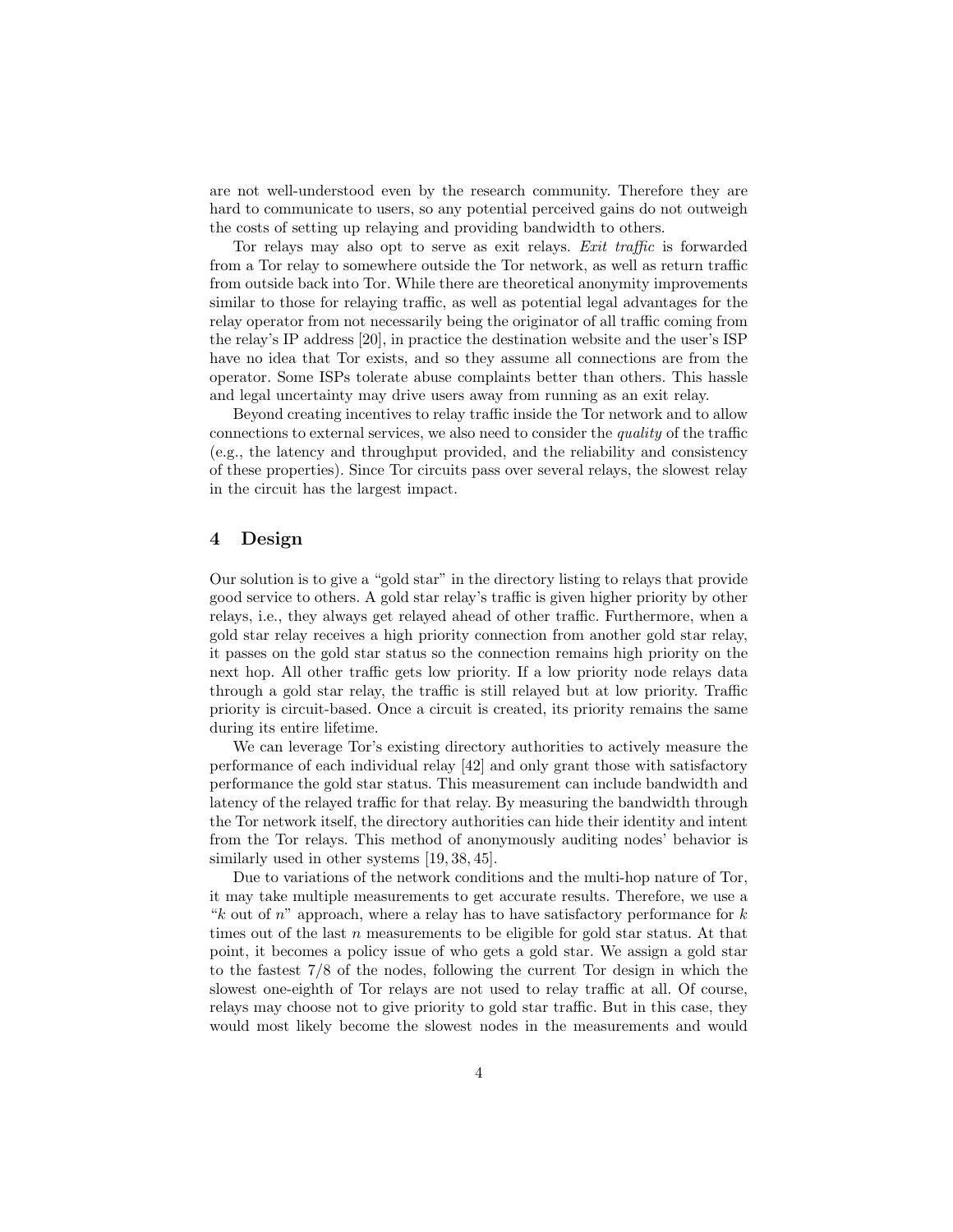not earn a gold star. The directory authorities can then distribute the gold star status labels along with the network information they presently distribute.

The behaviors we most need to encourage will vary based on the demands facing the Tor network. Since there are enough exit relays currently, the design and analysis in this paper focuses on incentives for relayed traffic. However, our approach of giving priority to traffic from the most useful relays means that we can adapt the definition of "useful" as needed: e.g. we could vary the required threshold in the measurement tests above or require new tests such as verifying that exit traffic is handled correctly. We would then only need to publish the desired policy; users desiring higher priority for their traffic would then decide whether to follow the policy. We consider exit traffic testing more in Section 6.2.

The effectiveness of this design depends on the accuracy of the measurements, which in turn depends on the measurement frequency. Frequent measurements increase our confidence, but they also place a burden on the network and limit the scalability of the measuring nodes. Snader and Borisov [46] suggest an alternate approach to learning bandwidth, where every relay reports its own observations about the other relays, and the directory authorities use the median vote. If we used this approach, gold stars could then be assigned based on having a high enough median vote; but we note that active measurements would still be needed for verifying other properties such as exit traffic.

### 5 Experiments

Here we show simulations of the effectiveness of our "gold star" incentive scheme against different scenarios, including varying amounts of load on the Tor network, and varying strategies taken by simulated nodes (e.g., selfish vs. cooperative).

#### 5.1 Experimental apparatus

We built a packet-level discrete event simulator that models a Tor overlay network. The simulator, written in Java, was executed on 64-bit AMD Opteron 252 dual processor servers with 4GB of RAM and running RedHat Enterprise Linux (kernel version 2.6.9) and Sun's JVM, version 1.5.0.

We simulate every cell at every hop. Each node, particularly simulated Bit-Torrent clients, can easily have hundreds of outstanding cells in the network at any particular time. Simulating 20 BitTorrent clients and 2000 web clients consumes most of the available memory. To keep the client-to-relay ratio realistic, we could only simulate Tor networks with around 150 relays.

For simplicity, we assumed the upstream and downstream bandwidth for all relays is symmetric, since the forwarding rate of any relay with asymmetric bandwidth will be limited by its lower upstream throughput. We also simplify relays by assuming they take no processing time. The cooperative relays (which reflect the altruists in the current Tor network) have a bandwidth of 500KB/s. The latency between any two nodes in the network is fixed at 100 ms.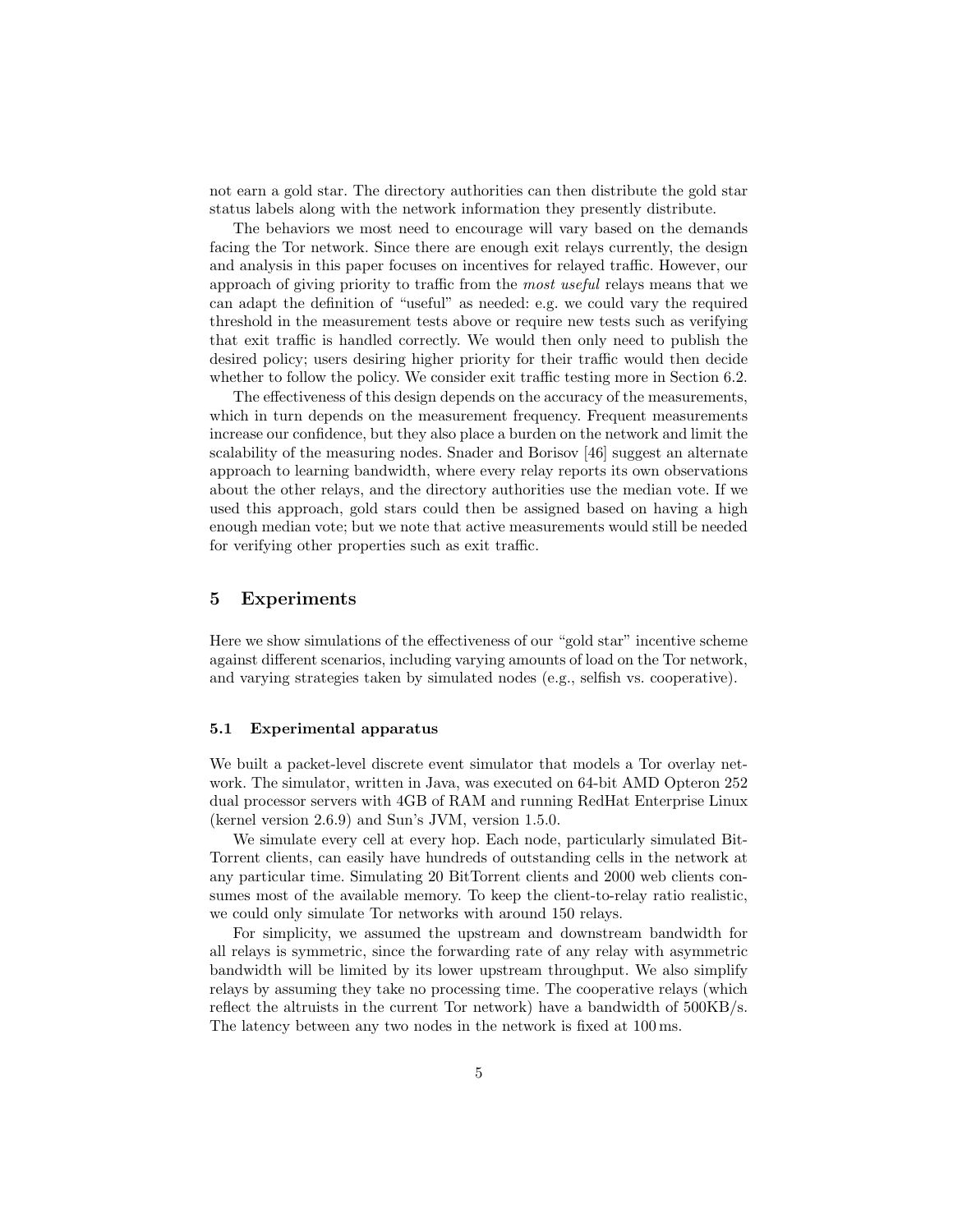Our simulations use different numbers of simplified web and BitTorrent clients to generate background traffic. Our web traffic is based on Hernández-Campos et al. [25]'s "Data Set 4," collected in April 2003 [48]. Our simplified BitTorrent clients always maintain four connections, and upload and download data at the maximum speed Tor allows. They also periodically replace their slowest connection with a new one, following BitTorrent's standard policy. We assume that the external web or BitTorrent servers have unlimited bandwidth. The different relay traffic types are:

- Cooperative. These nodes use their entire 500KB/s bandwidth to satisfy the needs of their peers, and give priority to "gold star" traffic when present. (If sufficient gold star traffic is available to fill the entire pipe, regular traffic will be completely starved for service.)
- Selfish. These nodes *never* relay traffic for others. They are freeloaders on the Tor system with 500KB/s of bandwidth.
- Cooperative slow. These nodes follow the same policy as cooperative nodes, but with only 50KB/s of bandwidth.
- Cooperative reserve. These nodes have 500KB/s bandwidth, just like cooperative nodes, but cap their relaying at 50KB/s, saving the remainder for traffic that they originate.
- Adaptive. These nodes are cooperative until they get a gold star. After this, they are selfish until they lose the gold star.

All of our simulations use ten directory authorities. To assign the gold star status, every minute each directory authority randomly builds a circuit with three Tor relays and measures its bandwidth by downloading a small, known 40KB file from an external server. The bandwidth measurement is recorded and attributed to only the middle relay in the circuit. (In a genuine deployment, the entry and exit nodes would be able to determine that they were being measured by virtue of being connected to known measurement nodes and could thus change their behavior in response.) To obtain a gold star, we require Tor relays to successfully relay traffic at least two times out of the last five measurements (i.e.  $k = 2$  and  $n = 5$  from Section 4). A relay is defined as successful if the directory authority can receive the correct file within a reasonable amount of time.

For our results, we describe the observed network performance in terms of "download time" and "ping time." Download time describes the time for nodes to download a 100KB file from an external server. Ping time describes the roundtrip latency for that same external server. (This external server is assumed to have infinite bandwidth and introduce zero latency of its own.) Both measures are important indicators of how a Tor user might perceive Tor's quality when web surfing. For contrast, a Tor user downloading large files will be largely insensitive to ping times, caring only about throughput.

#### 5.2 Experiment 1: Unincentivized Tor

First, we want to understand how Tor networks behave when demand for the network's resources exceeds its supply. We simulated 50 cooperative relays, 50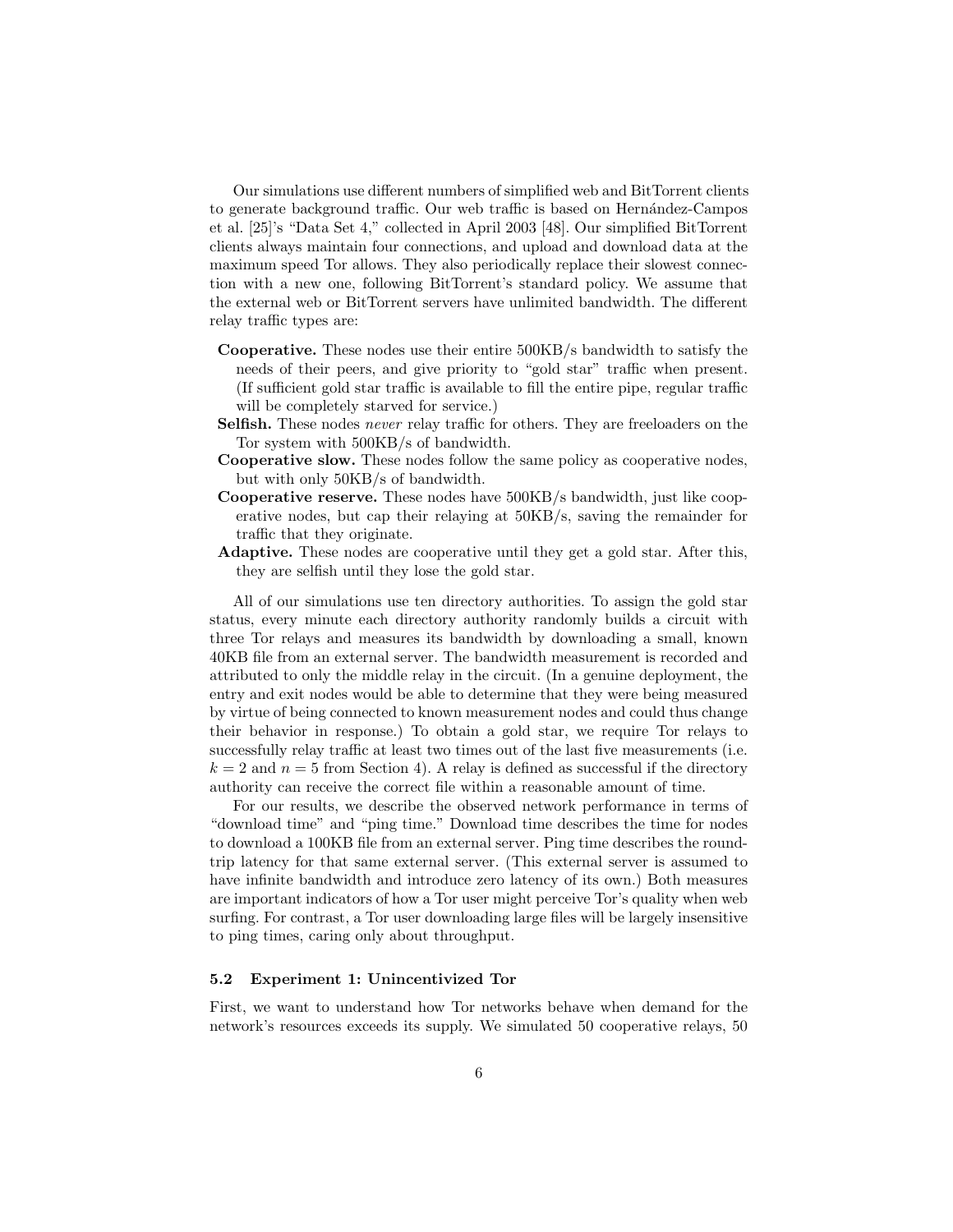

Fig. 1. Average download and ping time over time when no incentive scheme is in place and heavy traffic (20 BitTorrent clients and 2000 web clients). Both download and ping time show significant variation, regardless of relay type.



Fig. 2. Cumulative download and ping time when no incentive scheme is in place and heavy traffic (20 BitTorrent clients and 2000 web clients). Performance for all relay types is similar, although selfish relays do somewhat better in the worst case.

selfish relays, and 50 cooperative reserve relays with heavy background traffic (20 BitTorrent clients and 2000 web clients).

Figure 1 plots the average download and ping time for each relay type. Each plotted point is the average for 50 raw samples. Despite this, the variation among the data points suggests that the network performance is highly variable.

To get a better view of the distribution of download times and ping times, we use cumulative distribution functions (CDFs). Figure 2 represents the same data as Fig. 1, albeit without any of the data-point averaging. The  $x$ -axis represents download time or ping time and the y-axis represents the percentage of nodes who experienced that particular download or ping time *or less*.

While the ideal download time for all relay types in this experiment is 0.8 seconds (six network roundtrip hops plus transmission time), all relay types rarely achieve anywhere close to this number. Figure 2 shows that roughly 80% of the attempted downloads take more than two seconds, regardless of a node's policy. Approximately 10% of cooperative relays take longer than ten seconds. Selfish nodes, in general, do better in the worst case than cooperative nodes, but observe similar common-case performance.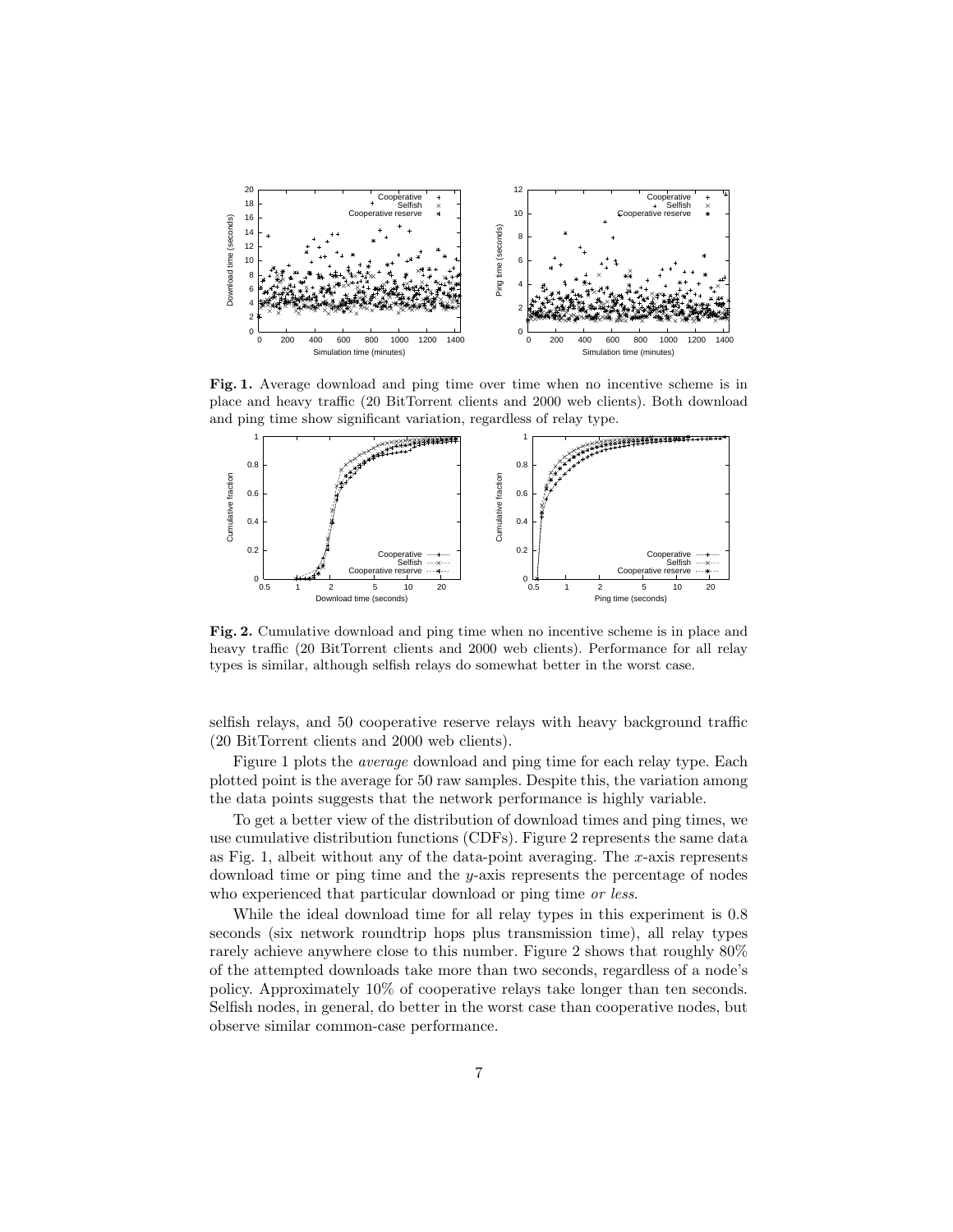

Fig. 3. Cumulative download and ping time with the gold star scheme and no background traffic.



Fig. 4. Cumulative download and ping time with the gold star scheme and heavy background traffic (20 BitTorrent clients and 2000 web clients). Cooperative nodes maintain their performance, while selfish and adaptive nodes suffer.

#### 5.3 Experiment 2: Gold stars

Our first experiment represents the present-day situation in the Tor network and is clearly unsatisfactory. This second experiment measures the effectiveness of our "gold star" mechanism in addressing this concern. This time, our simulation consists of 40 cooperative relays, 40 selfish relays, 40 cooperative slow relays, and 40 adaptive relays. These variations, relative to the first experiment, also allow us to see whether slower cooperative nodes still get the benefits of a gold star, and whether adaptive nodes can be more effective than purely selfish nodes. Figures 3 and 4 show the cumulative download and ping time with no background traffic and heavy background traffic, respectively.

Our results are striking. Cooperative nodes maintain their performance, regardless of the level of background traffic in the overlay. When there is no background traffic, they slightly outperform the selfish and adaptive nodes, but once the traffic grows, the cooperative nodes see clear improvements. For example, under heavy background traffic, 80% of the cooperative nodes see download times under two seconds, versus roughly 2.5 seconds for the selfish and adaptive nodes.

Our experiment also shows that the adaptive policy does not defeat the gold star mechanism. Adaptive nodes will experience better performance while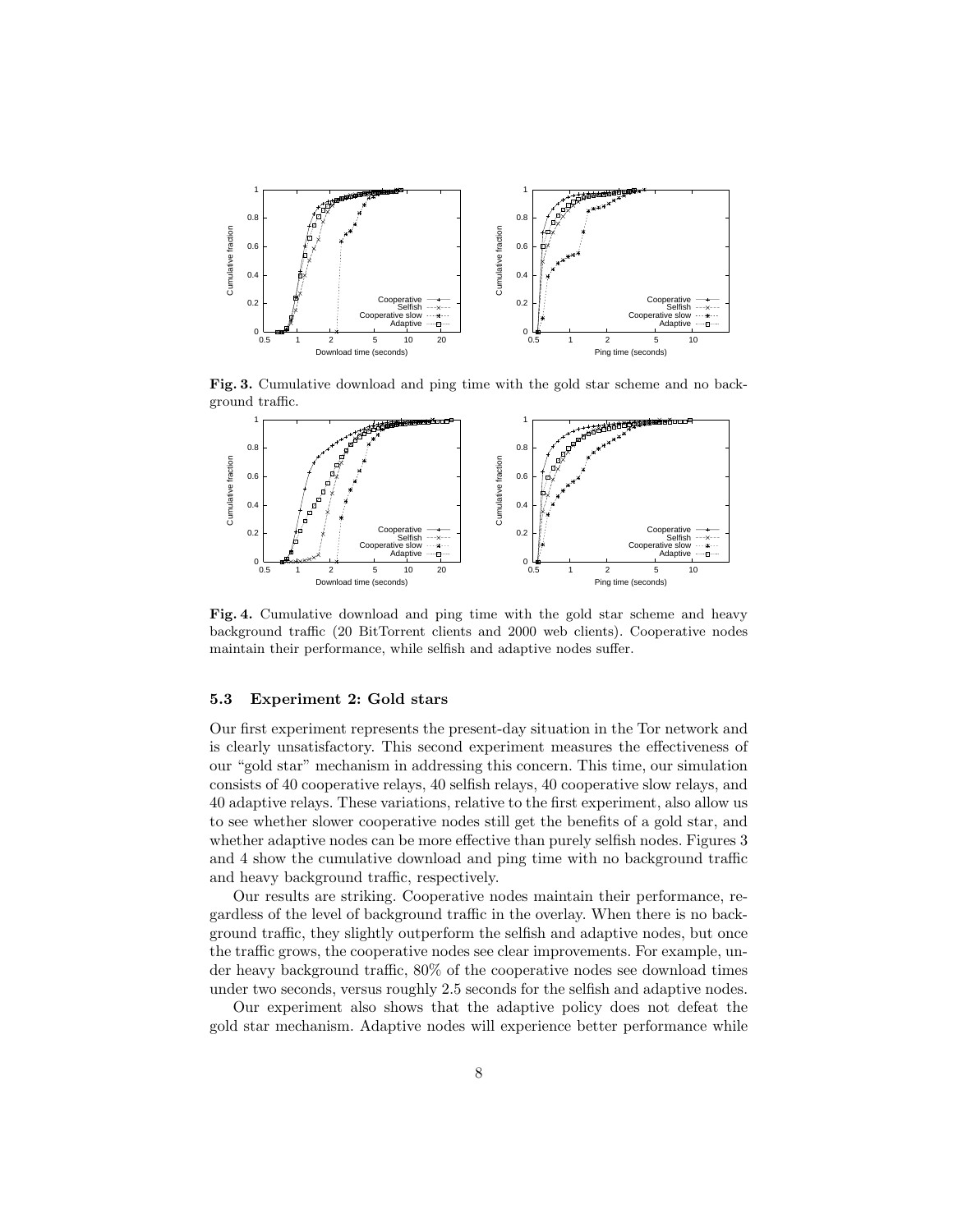

Fig. 5. Cumulative download and ping time with the gold star scheme and heavy background traffic (20 BitTorrent clients and 2000 web clients). Cooperative reserve relays, which replaced the cooperative slow relays, have similar performance to fully cooperative relays.

they have a gold star, but their benefit only splits the difference between the cooperative and selfish policies, roughly in proportion to the effort they are spending to maintain their gold star.

Cooperative slow nodes are always relatively slow due to their limited available bandwidth. However, like their fast counterparts, they experience stable performance as the background load on the Tor network increases. This demonstrates that the gold star policy can effectively reward good behavior, regardless of a node's available bandwidth.

We conducted a further experiment, replacing the cooperative slow nodes with cooperative reserve nodes, representing a possible rational response to the gold star mechanism. These nodes use 10% of their bandwidth for relaying and earning a gold star, reserving 90% of their bandwidth for their own needs. Figure 5 shows the results of this experiment. Both kinds of cooperative nodes observe identical distributions of bandwidth and latency. Selfish and adaptive nodes suffer as the background traffic increases. This experiment shows, unsurprisingly, that nodes need not be "fully" cooperative to gain a gold star. In an actual Tor deployment, it would become a policy matter, perhaps an adaptive process based on measuring the Tor network, to determine a suitable cutoff for granting gold stars (see Sect. 6.1).

#### 5.4 Experiment 3: Alternating relays

This experiment considers a variation on the adaptive strategy used in the previous experiments. Alternating nodes will toggle between the cooperative and the selfish strategies on a longer timescale—four hours per switch. This experiment uses 50 such alternating relays with 50 cooperative relays and with heavy background traffic (20 BitTorrent clients and 2000 web clients).

Figure 6 shows the average download and ping time for both relay types over time. During the periods where the alternating relays are cooperative, they receive service of a similar quality as the full-time cooperative nodes. However,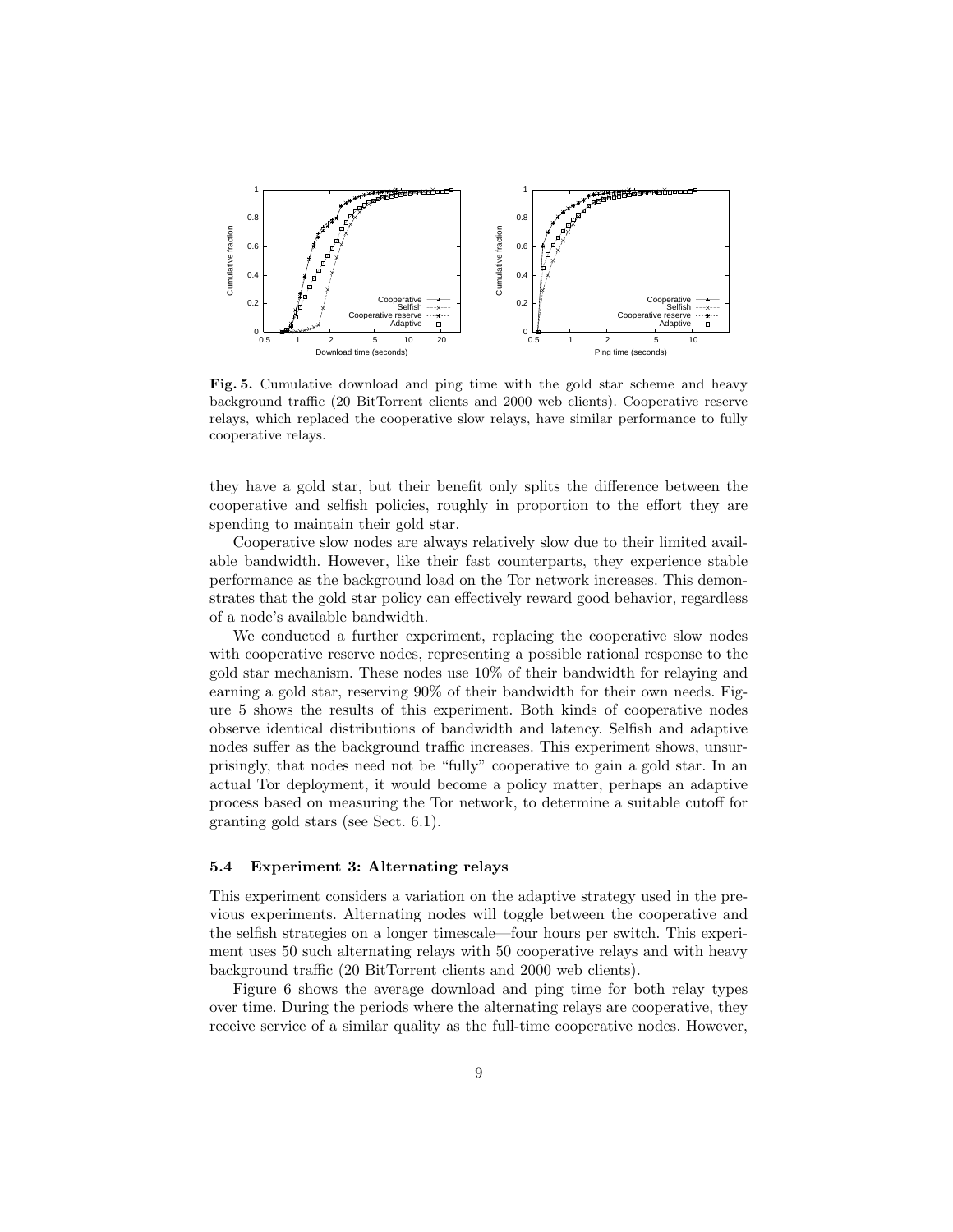

Fig. 6. Average download and ping time with relays that alternate between being cooperative and selfish. This experiment is with the gold star scheme in place and heavy background traffic (20 BitTorrent clients and 2000 web clients). Dotted lines show the times at which the alternating relays switch. The performance of alternating relays gets worse whenever they switch to being selfish, while performance for cooperative relays only suffers a little.

once the alternating relays switch to become selfish, their download times quickly increase, representing the same quality of service that would be observed by a selfish node. Note that while the cooperative nodes do observe lower quality of service (after all, fully half of the Tor nodes stopped relaying any data), they still do much better than their selfish peers. Our gold star system robustly responds to changes in node behavior.

#### 5.5 Experiment 4: Pair-wise reputation

Last, we investigated a variation on our gold star design where individual circuits are not labelled as being low or high priority. Rather, each circuit inherits its priority from the status of the previous relay. That is, a low-priority node routing traffic through a gold-star node will experience delays getting the gold-star node to accept the traffic, but the traffic will have high priority in its subsequent hops. This alternative design has significant improvements from an anonymity perspective, because traffic at a given hop does not give any hint about whether it originated from a low-priority or high-priority node. However, our experiment showed selfish nodes clearly outperforming their cooperative peers. The results are shown in Appendix A.

## 6 Discussion

Our experiments show that our "gold star" technique is effective at giving higher priority to users who contribute to the Tor network. Nonetheless, a variety of questions remain about the policy that should be used for assigning gold stars and how the policy may affect the behavior of strategic Tor users.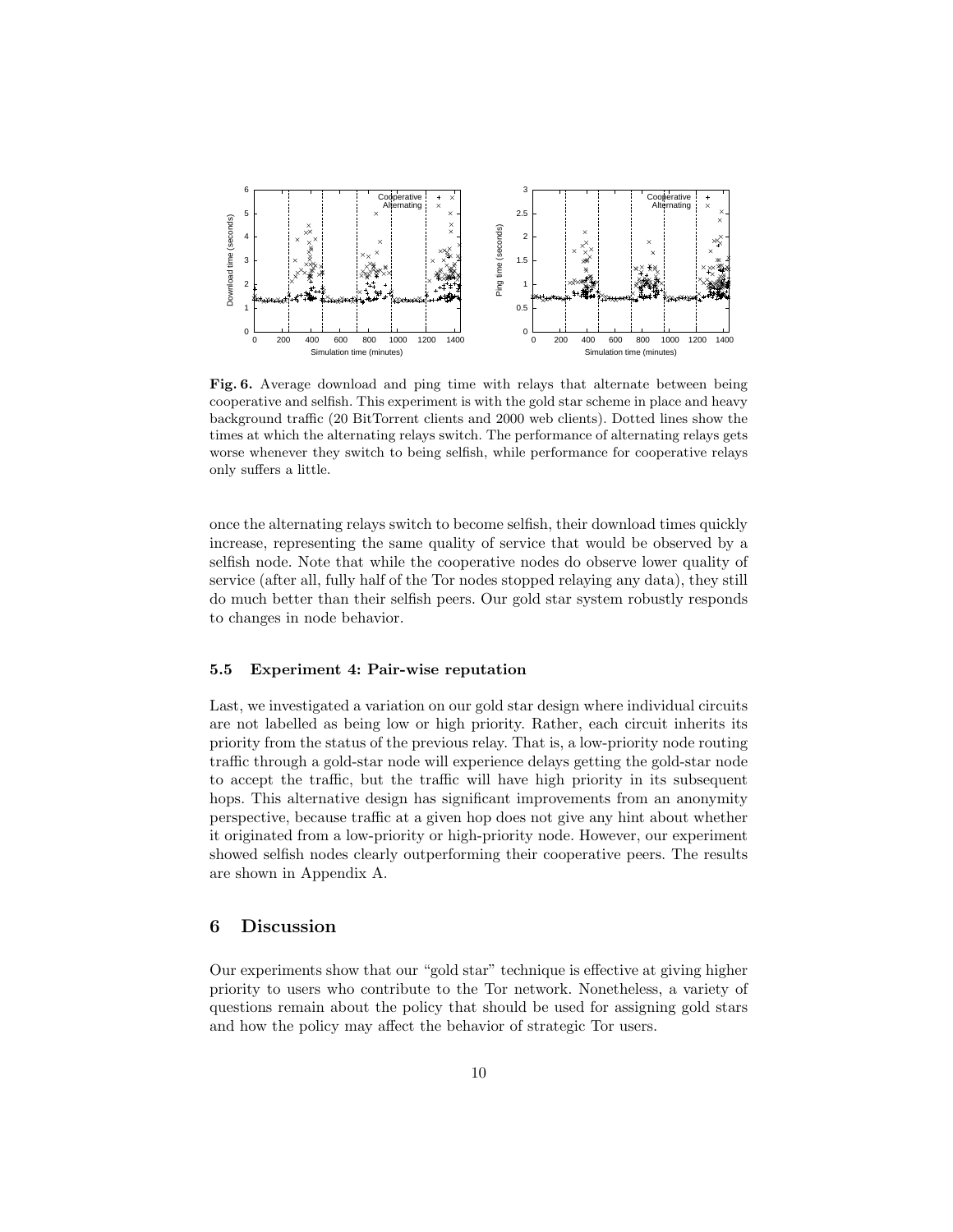#### 6.1 Strategic users

Our proposed incentive scheme is not perfectly strategy-proof, in the sense that users can earn a gold star without providing all of their network capacity for the use of the Tor network (as in the "cooperative reserve" policy discussed in Sect. 5.3). This balance creates a variety of possible strategic behaviors.

Provide borderline or spotty service. A relay needs to provide only the minimal amount of bandwidth necessary to gain the gold star. Of course, if every user provided this amount, Tor would still have vastly greater resources than it does today. Next, because the bandwidth policies are determined centrally, the required minimum bandwidth for obtaining a gold star could be adjusted in response to network congestion. Strategic nodes would then adjust the capacity they offer, making more bandwidth available whenever they are needed.

Only relay at strategic times. Strategic users might provide relay services only when the "local" user is away, and thus not making demands on the Tor network. Such behavior is not disincentivized by our approach, as it still provides scalable resources to the Tor network. However, any users following such behavior may be partially compromising their anonymity, as their presence or absence will be externally observable.

Share a relay among several users. Several users could share a single entry relay into the Tor network, thus inheriting its gold star benefits without providing any additional bandwidth to the Tor network. In fact, we may even want to support this design, so users can run a fast relay at a colocation facility and then reap the rewards from their slower cable-modem or DSL Tor client. To allow the client to inherit the reputation of the server, the relay could be configured to give high priority to connections from a given set of IP addresses or Tor identity keys. On the other hand, multiple users that use a shared entry point must be able to trust one another. Lacking such trust, their desire for personal anonymity would incentivize them to run individual Tor relays.

Accept traffic only from known relays. In our design the directory authorities do their measurements anonymously via Tor, so all audits will come from other listed Tor relays. Thus a strategic relay could get away with giving poor performance (or no performance at all!) to connections from IP addresses not listed in the directory. One answer is that some of the measurements should be done through unlisted relays, perhaps by gathering a large pool of volunteer Tor users to help diversify the audit sources. Another answer is to turn this vulnerability around and call it a feature—another reason that users should want to get listed as a good relay.

Forward high-priority traffic as low-priority. A relay who correctly forwards traffic can still cheat by changing the priority on incoming traffic. The measuring authorities should build high-priority test circuits back to a trusted relay, to see if the circuit arrives with the expected high-priority status.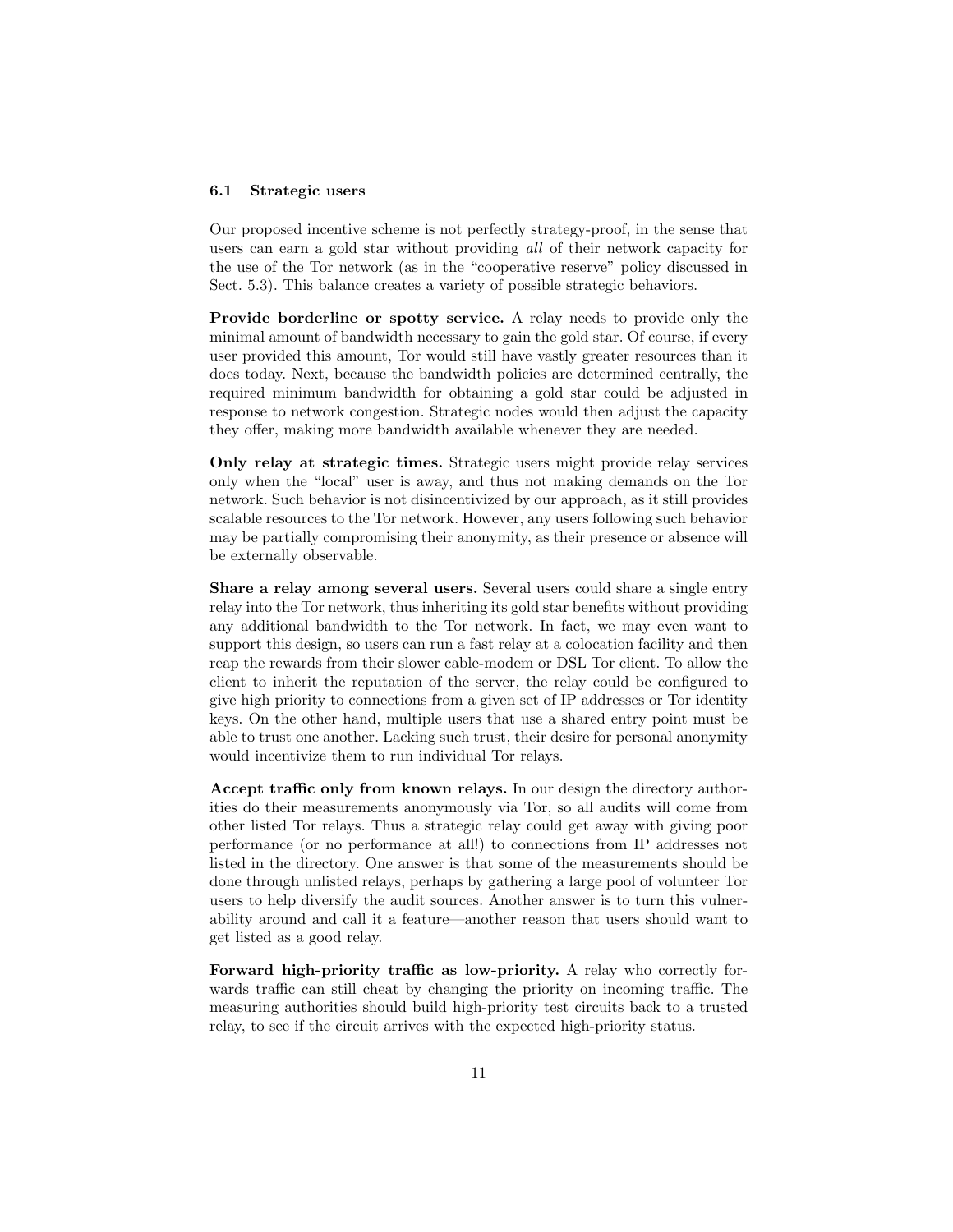#### 6.2 The audit arms race

Some attacks outlined above involve relays that provide some level of service but not quite as much as we might prefer. The response in each case is a smarter or more intensive measurement algorithm so the directory authorities can more precisely distinguish uncooperative behavior.

To see why this won't be an arms race between increasingly subtle cheating and increasingly sophisticated audits, we need to examine the incentives for ordinary users. Based on informal discussions with Tor relay operators, the most challenging part of setting up a Tor relay is configuring the software, enabling port forwarding in the firewall, etc. Compared to this initial barrier, the incremental cost of providing a bit more bandwidth is low for most users. As long as our audit mechanism correctly judges whether the user relays any traffic at all, we're verifying that the user has performed the most personally costly step in setting up a relay. We expect that the diminishing returns a strategic relay gets in saving bandwidth as we progress down the arms race will limit the complexity required for the auditing mechanism.

Measuring whether a relay is forwarding traffic adequately within the network is only one step. We could also extend our auditing techniques to measure whether an exit relay is in fact correctly forwarding exit traffic. We could thus incentivize exit traffic in the same way we incentivize relay traffic.

One concern in any measurement scheme over Tor is that the anonymity of Tor hides which node in an overlay route may have been responsible for degrading the quality of service. We could potentially "charge" all of the nodes in the route, but this could lead to "collateral reputation damage" for innocent nodes. An adversary may even strategically target a node for such damage. This ability to influence reputation can assist in anonymity-breaking attacks [6, 19].

### 6.3 Anonymity implications

Anonymity metrics like entropy [12, 43] apply to high-latency systems like Mixminion, where a global attacker aims to narrow the set of suspects to a small anonymity set (or to a probability distribution that has low entropy). With low-latency systems like Tor, most attacks either fail or reduce the entropy to zero. Thus these systems instead measure their security by the probability that a non-global attacker will be in the right positions in the network to launch an attack [47]. One key factor in this metric is the number of relays in the network.

Assuming the Tor network starts out with a small number of gold star relays, whenever a Tor relay receives a high priority cell, it knows with absolute certainty that the cell must have originated from a relay having a gold star. With so few gold star relays, the presence of high priority traffic greatly reduces the number of possible sources for that traffic. Worse, the set of users with a gold star is made public, further simplifying the attack.

We believe this tradeoff would still attract many gold star relays, though. First, altruists who don't use Tor as a client would still be the early adopters, as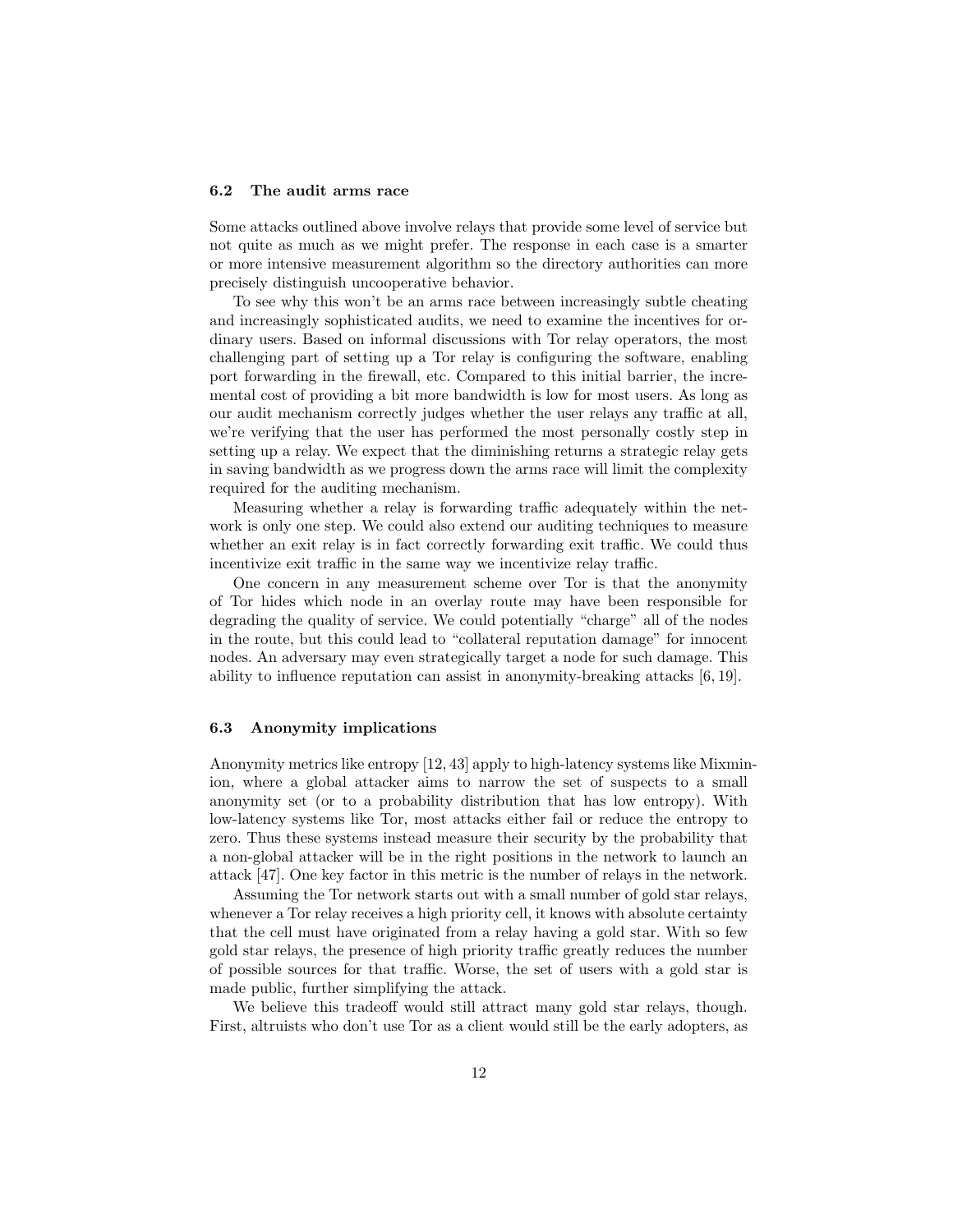predicted by Acquisti et al. [1] and as observed in the current Tor network. Lowsensitivity users would come next; many users who care more about performance than anonymity would be enticed into running Tor relays. The number of gold star nodes in the system should therefore increase over time, reducing the extent to which the presence of prioritized traffic gives away information to an attacker. We speculate that the growing anonymity set of gold star relays, along with the improved performance from being in the group getting priority traffic, would ultimately be enough to push many mainstream users into setting up relays.

We leave one major obstacle for future work: even if the anonymity set of gold-star users is large, changes in the set over time allow intersection attacks on anonymity. That is, if an attacker can link connections by a gold-star user (for example by tracking cookies or logins to a website), this attacker can narrow down which relay is running and has a gold star whenever such a connection occurs. One solution might be to make the gold star status persist a while after the relay stops offering service, to dampen out fluctuations in the anonymity sets. Depending on the rate of churn in the Tor network, this period might need to be a week or more, which means we then need to reevaluate the balance questions from this section. A more radical change would be to move to an ecash based service where getting high priority is less related to whether you're running a good relay at the time [2] – but we note that even in these more complex designs where there are multiple plausible reasons for a given user to get higher priority, users that earn their priority by relaying traffic can still be attacked [33].

#### 6.4 The economics of attracting more relays

The experiments in Section 5 show that our design creates significant incentives for users to run Tor relays. As we attract more relays, the Tor network grows larger. Thus the anonymity that can be achieved increases for both the relays and the clients. As we attract more relays, the overall capacity in the network grows too. In fact, if we get a large enough network, the performance will improve compared to the currently deployed Tor network not only for the users who choose to run relays, but also for the users who don't!

If enough users do choose to run relays that there is excess network capacity, then the observable performance difference between high priority traffic and regular traffic might be insufficient to get more relays, or even to keep all of the current relays. If such a problem were to occur, one additional possibility would be to reserve bandwidth for high-priority traffic [40], effectively throttling low-priority traffic and creating a larger incentive for users to get a gold star. The downside to such an approach, of course, is that Tor performance would "needlessly" suffer for low-priority Tor users.

This discussion of the economics of our incentive strategy leaves out many details. We should start by analyzing the various equilibria and deriving utility functions for various user classes. We leave this investigation to future work.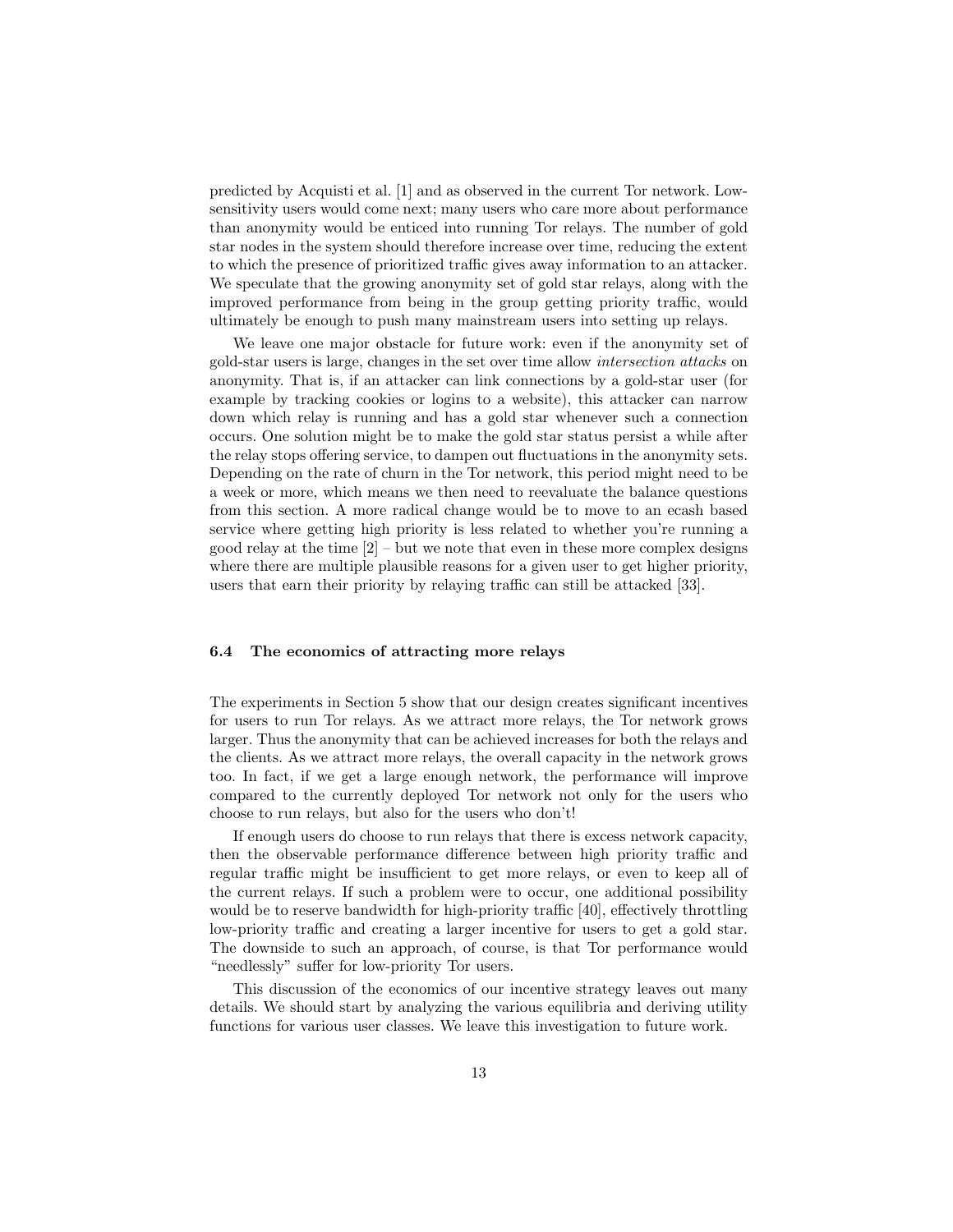# 7 Related Work

#### 7.1 Incentives in anonymous communication networks

Real-world anonymizing networks have operated on three incentive approaches: community support, payment for service, and government support. (Discussion of the funding approaches for research and development of anonymity designs, while related, is outside the scope of this paper.) The Tor network right now is built on community support: a group of volunteers from around the Internet donate their resources because they want the network to exist.

Zero-Knowledge Systems' Freedom network [7] on the other hand was a commercial anonymity service. They collected money from their users, and paid commercial ISPs to relay traffic. While that particular company failed to make its business model work, the more modest Anonymizer [3] successfully operates a commercial one-hop proxy based on a similar approach. PAR [2] proposes a micropayment model where clients pay coins for each circuit, and relays can use these coins for service of their own or convert them into actual payments; however, its dependency on an ecash bank means it remains a theoretical design. Lastly, the AN.ON project's cascade-based network was directly funded by the German government as part of a research project [4]. Unfortunately, the funding ended in 2007, so they are exploring the community support approach (several of their nodes are now operated by other universities) and the pay-for-play approach (setting up commercial cascades that provide more reliable service).

Other incentive approaches have been discussed as well. Acquisti et al. [1] argued that high-needs users (people who place a high value on their anonymity) will opt to relay traffic in order to attract low-needs users — and that some level of free riding is actually beneficial because it provides cover traffic. It is unclear how well that argument transitions from the high-latency systems analyzed in that paper to low-latency systems like Tor.

#### 7.2 Incentives in other peer-to-peer networks

Incentives for applications. Incentive schemes have been proposed for several p2p applications. BitTorrent [8], one of the pioneers, facilitates large numbers of nodes sharing the effort of downloading very large files. Every node will have acquired some subset of the file and will trade blocks with other nodes until it has the rest. Nodes will preferentially trade blocks with peers that give them better service ("tit-for-tat" trading). Scrivener [37] addresses a more general problem, where nodes are interested in sharing a larger set of smaller files.

In a storage network, nodes share spare disk capacity for applications such as distributed backup systems. Ngan et al. [38] proposed an auditing mechanism, allowing cheaters to be discovered and evicted from the system. Samsara [9] enforced fairness by requiring an equal exchange of storage space between peers and by challenging peers periodically to prove that they are actually storing the data. Tangler [50] required users to provide resources for a probation period before they are allowed to consume resources.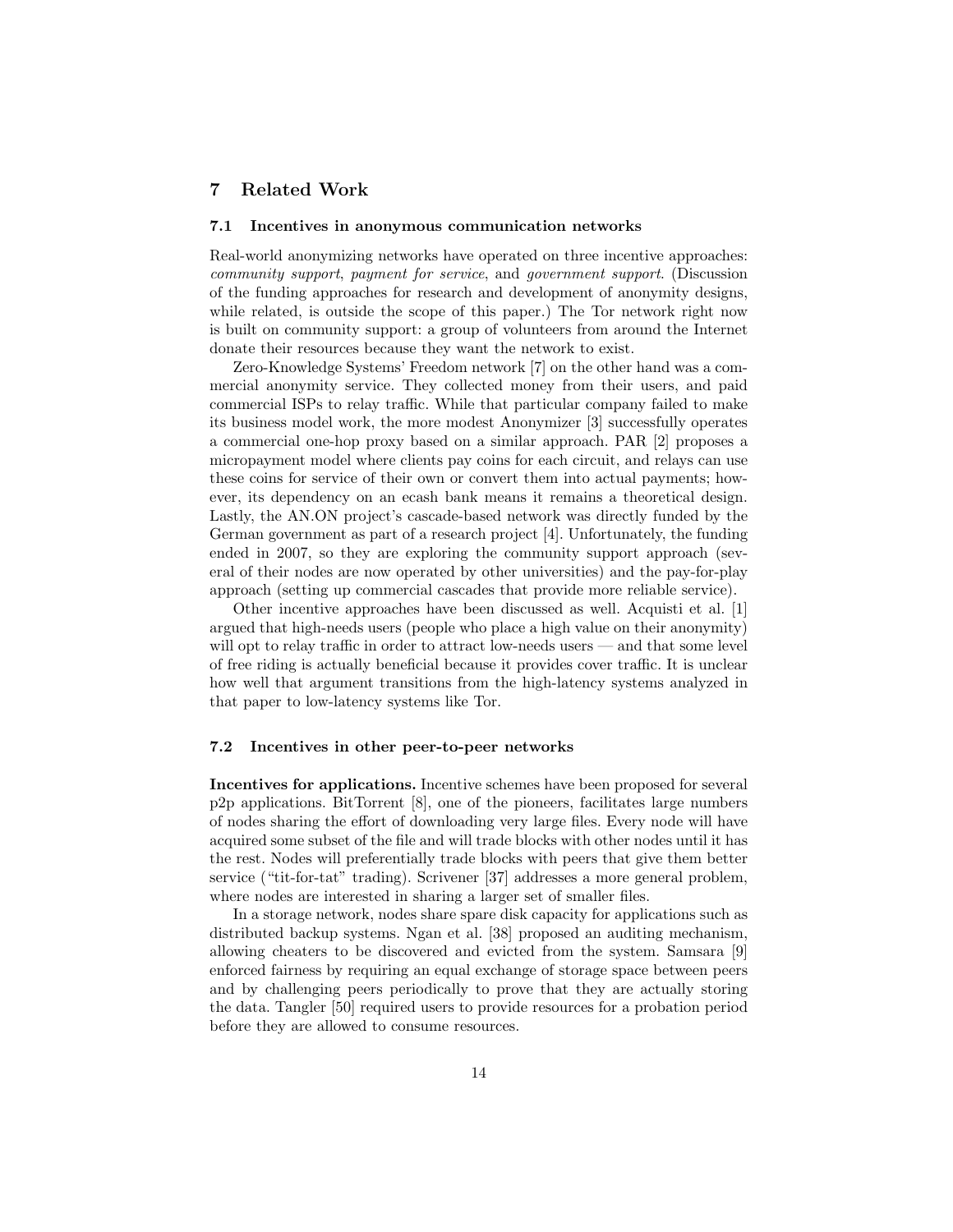Reputation systems. Resource allocation and accountability problems are fundamental to p2p systems. Dingledine et al. [13] survey many schemes for tracking nodes' reputations. In particular, if obtaining a new identity is cheap and positive reputations have value, negative reputation could be shed easily by leaving the system and rejoining with a new identity. Friedman and Resnick [21] also study the case of cheap pseudonyms, and argue that suspicion of strangers is costly. EigenTrust [27] is a distributed algorithm for nodes to securely compute global trust values based on their past performance. Blanc et al. [5] suggest a reputation system for incentivizing routing in peer-to-peer networks that uses a trusted authority to manage the reputation values for all peers, comparable to our use of directory authorities.

Trading and payments. SHARP [22] is a framework for distributed resource management, where users trade resources with trusted peers. KARMA [49] and SeAl [39] rely on auditor sets to track the resource usage of each node in the network. Golle et al. [23] considered p2p systems with micro-payments, analyzing how various user strategies reach equilibrium within a game theoretic model.

Tradeoff between anonymity and performance. If the number of gold star relays in the network is small, sending gold star traffic may result in reduced anonymity, albeit better performance. This introduces another dimension of traffic control. In our design a gold star relay is not required to send its own traffic at high priority; it may choose to send it at a low priority for better anonymity. This tradeoff is similar to the idea in Alpha-mixing [18], where the sender can use a parameter to choose between better anonymity and lower latency.

# 8 Conclusions

This paper proposes an incentive scheme to reward Tor users who relay traffic. Our simulations show that we can correctly identify nodes who cooperate with our desired policies, and they achieve sizable performance improvements, particularly in Tor's current situation where the Tor network is saturated with traffic. While we reduce anonymity for cooperative ("gold star") nodes because any high priority traffic must have originated from a gold star node, we create significant performance incentives for many users to join the Tor network as relays, which improves both performance and anonymity.

Once our technique is ready to be deployed on the live Tor network, both pragmatic and theoretical concerns remain. For example, we cannot predict future demand on the Tor network, nor can we predict the extent to which firewalls or ISP bandwidth policies might interfere with Tor or otherwise disincentivize users from relaying Tor traffic. We should also investigate the extent to which the centralized Tor management nodes might be able to coordinate their network measurements and agree on optimal incentivization policies as network conditions evolve.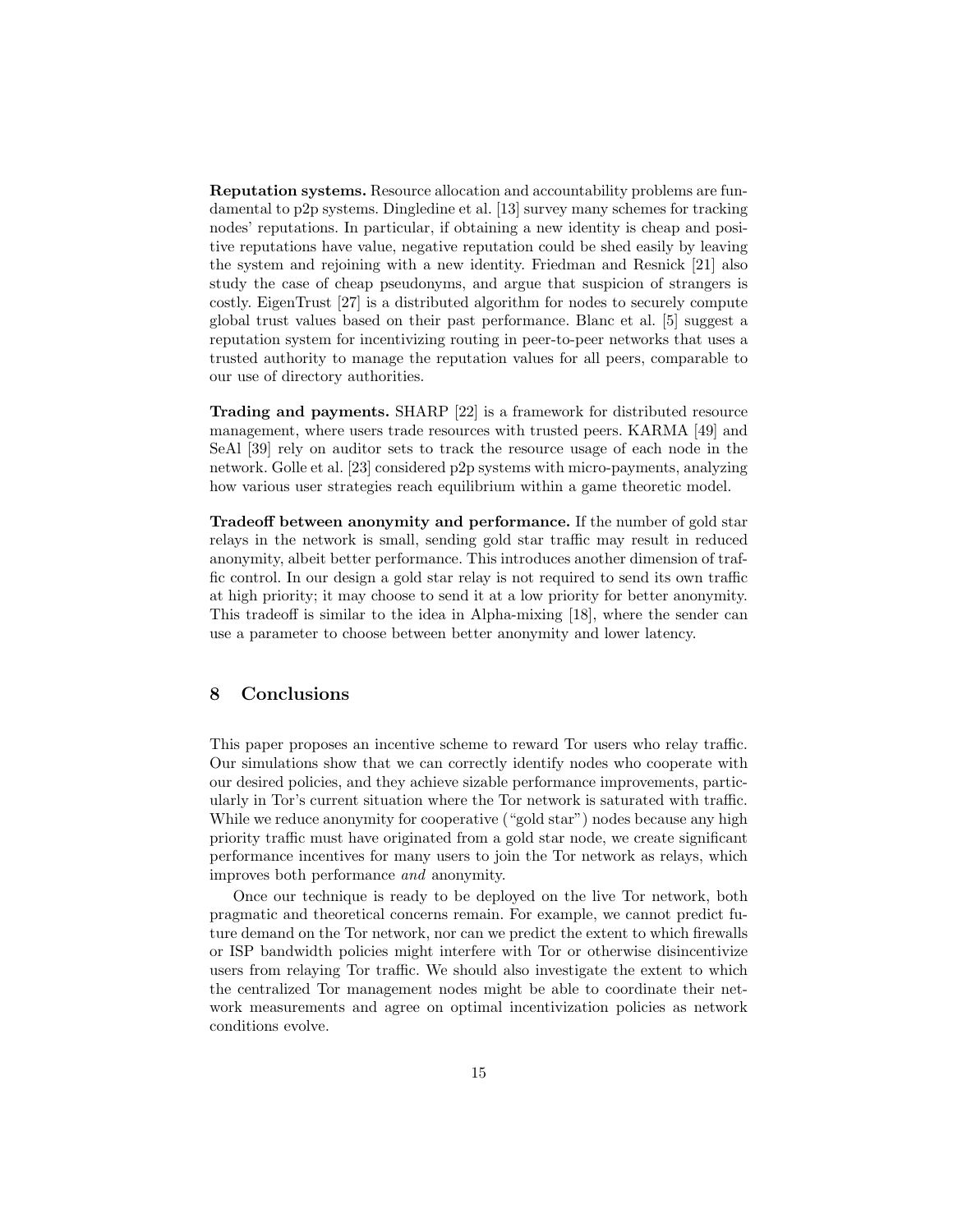### References

- 1. Alessandro Acquisti, Roger Dingledine, and Paul Syverson. On the economics of anonymity. In *Proceedings of the 7th Annual Conference on Financial Cryptography (FC '03)*, Gosier, Guadeloupe, January 2003.
- 2. Elli Androulaki, Mariana Raykova, Shreyas Srivatsan, Angelos Stavrou, and Steven M. Bellovin. PAR: Payment for anonymous routing. In *Proceedings of the Eighth International Symposium on Privacy Enhancing Technologies (PETS 2008)*, pages 219–236, Leuven, Belgium, July 2008.
- 3. The Anonymizer. http://www.anonymizer.com/.
- 4. Oliver Berthold, Hannes Federrath, and Stefan Köpsell. Web MIXes: A system for anonymous and unobservable Internet access. In *Proceedings of Designing Privacy Enhancing Technologies: Workshop on Design Issues in Anonymity and Unobservability*, Coventry, UK, July 2000.
- 5. Alberto Blanc, Yi-Kai Liu, and Amin Vahdat. Designing incentives for peer-to-peer routing. In *Proceedings of the 24th IEEE INFOCOM*, Miami, FL, March 2005.
- 6. Nikita Borisov, George Danezis, Prateek Mittal, and Parisa Tabriz. Denial of service or denial of security? How attacks on reliability can compromise anonymity. In *Proceedings of CCS 2007*, October 2007.
- 7. Philippe Boucher, Adam Shostack, and Ian Goldberg. Freedom systems 2.0 architecture. White paper, Zero Knowledge Systems, Inc., December 2000. http://osiris.978.org/~brianr/crypto-research/anon/www.freedom. net/products/whitepapers/Freedom\_System\_2\_Architecture.pdf.
- 8. Bram Cohen. Incentives build robustness in BitTorrent. In *Proceedings of the Workshop on Economics of Peer-to-Peer Systems*, Berkeley, CA, June 2003.
- 9. Landon P. Cox and Brian D. Noble. Samsara: Honor among thieves in peer-to-peer storage. In *Proc. 19th ACM Symp. on Operating System Principles (SOSP '03)*, Bolton Landing, NY, October 2003.
- 10. George Danezis. The traffic analysis of continuous-time mixes. In *Proceedings of Privacy Enhancing Technologies workshop (PET 2004)*, volume 3424 of *LNCS*, pages 35–50, Toronto, Canada, May 2004.
- 11. George Danezis, Roger Dingledine, and Nick Mathewson. Mixminion: Design of a type III anonymous remailer protocol. In *Proceedings of the IEEE Symposium on Security and Privacy*, Oakland, CA, May 2003.
- 12. Claudia Díaz, Stefaan Seys, Joris Claessens, and Bart Preneel. Towards measuring anonymity. In *Proceedings of Privacy Enhancing Technologies Workshop (PET 2002)*. Springer-Verlag, LNCS 2482, April 2002.
- 13. Roger Dingledine, Michael J. Freedman, and David Molnar. Accountability measures for peer-to-peer systems. In *Peer-to-Peer: Harnessing the Power of Disruptive Technologies*. O'Reilly and Associates, November 2000.
- 14. Roger Dingledine and Nick Mathewson. Tor protocol specification. https://www.torproject.org/svn/trunk/doc/spec/tor-spec.txt.
- 15. Roger Dingledine and Nick Mathewson. Anonymity loves company: Usability and the network effect. In *Proceedings of the Fifth Workshop on the Economics of Information Security (WEIS 2006)*, Cambridge, UK, June 2006.
- 16. Roger Dingledine, Nick Mathewson, and Paul Syverson. Tor: The secondgeneration onion router. In *Proceedings of 13th USENIX Security Symposium*, San Diego, CA, August 2004. Project web site: https://www.torproject.org/.
- 17. Roger Dingledine, Nick Mathewson, and Paul Syverson. Challenges in deploying low-latency anonymity. Technical Report 5540-265, Center for High Assurance Computer Systems, Naval Research Laboratory, 2005.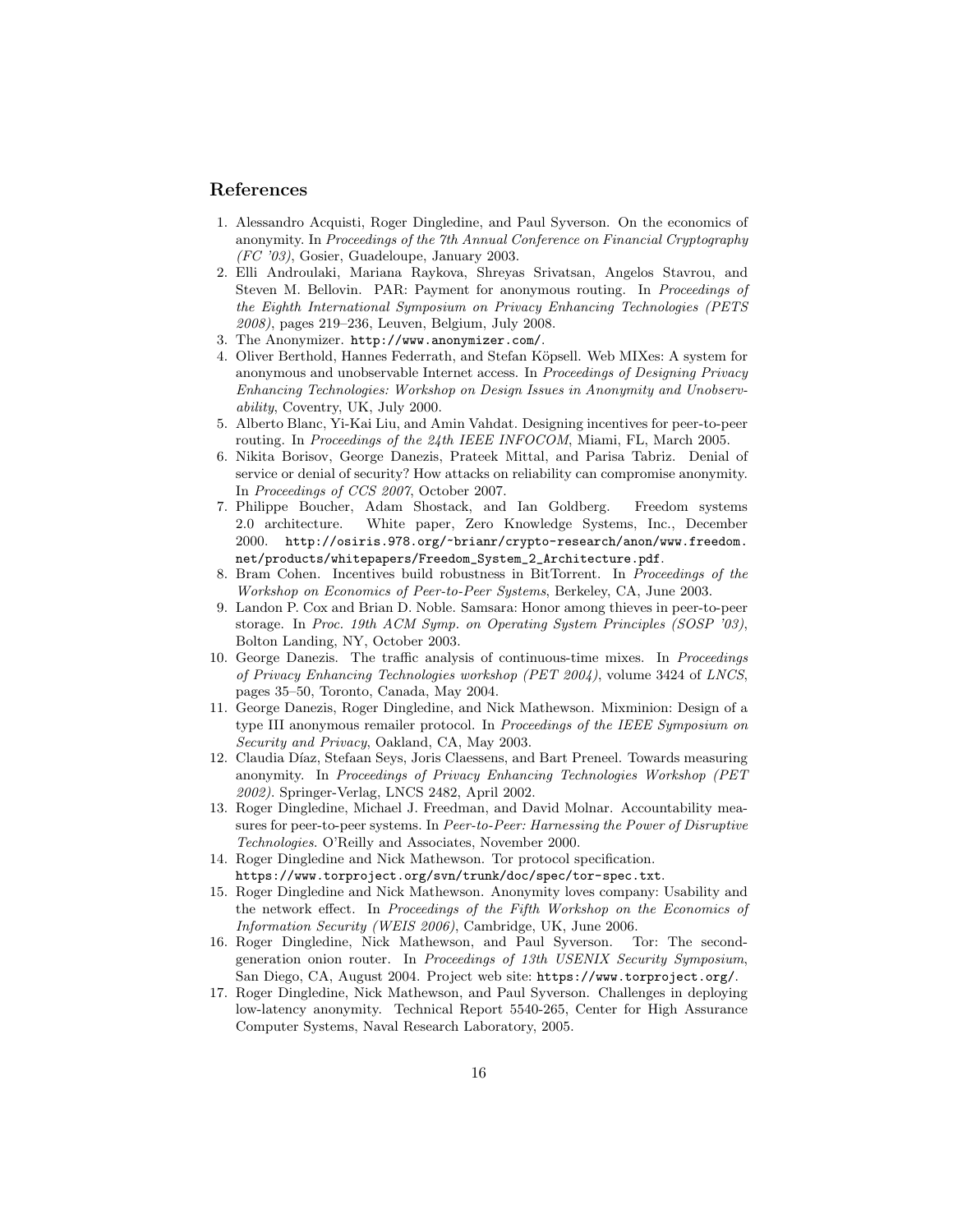- 18. Roger Dingledine, Andrei Serjantov, and Paul Syverson. Blending different latency traffic with alpha-mixing. In *Proceedings of the Sixth Workshop on Privacy Enhancing Technologies (PET 2006)*, Cambridge, UK, 2006.
- 19. Roger Dingledine and Paul Syverson. Reliable MIX cascade networks through reputation. In *Proceedings of the 6th Annual Conference on Financial Cryptography (FC '02)*, Southampton, Bermuda, March 2002.
- 20. Electronic Frontier Foundation. Tor: Legal FAQ for Tor server operators. https://www.torproject.org/eff/tor-legal-faq.html.
- 21. Eric Friedman and Paul Resnick. The social cost of cheap pseudonyms. *Journal of Economics and Management Strategy*, 10(2):173–199, 2001.
- 22. Yun Fu, Jeffrey S. Chase, Brent N. Chun, Stephen Schwab, and Amin Vahdat. SHARP: An architecture for secure resource peering. In *Proc. 19th ACM Symp. on Operating System Principles (SOSP '03)*, Bolton Landing, NY, Oct 2003.
- 23. Philippe Golle, Kevin Leyton-Brown, Ilya Mironov, and Mark Lillibridge. Incentives for sharing in peer-to-peer networks. In *Proceedings of the 3rd ACM Conference on Electronic Commerce*, Tampa, FL, October 2001.
- 24. Garrett Hardin. The tragedy of the commons. *Science*, 162, 1968. Alternate location: http://dieoff.com/page95.htm.
- 25. Félix Hernández-Campos, Kevin Jeffay, and F. Donelson Smith. Tracking the evolution of web traffic: 1995–2003. In *Proceedings of the 11th IEEE/ACM International Symposium on Modeling, Analysis, and Simulation of Computer and Telecommunication Systems (MASCOTS)*, Orlando, FL, October 2003.
- 26. Nicholas Hopper, Eugene Y. Vasserman, and Eric Chan-Tin. How much anonymity does network latency leak? In *Proceedings of the 14th ACM Conference on Computer and Communication Security*, Alexandria, VA, October 2007.
- 27. Sepandar D. Kamvar, Mario T. Schlosser, and Hector Garcia-Molina. The Eigen-Trust algorithm for reputation management in p2p networks. In *Proceedings of the 12th International World Wide Web Conference*, Budapest, Hungary, May 2003.
- 28. Brian N. Levine, Michael K. Reiter, Chenxi Wang, and Matthew K. Wright. Timing attacks in low-latency mix-based systems. In *Proceedings of the 8th Annual Conference on Financial Cryptography (FC '04)*, Key West, Florida, February 2004.
- 29. Marc Liberatore and Brian Neil Levine. Inferring the Source of Encrypted HTTP Connections. In *Proceedings of the 13th ACM conference on Computer and Communications Security (CCS 2006)*, pages 255–263, Alexandria, VA, October 2006.
- 30. Karsten Loesing. Evaluation of client requests to the directories to determine total numbers and countries of users. Technical report, The Tor Project, June 2009. https://torproject.org/projects/metrics.
- 31. Karsten Loesing. Measuring the Tor network from public directory information. Technical report, 2nd Hot Topics in Privacy Enhancing Technologies (HotPETs 2009), Seattle, WA, USA, August 2009.
- 32. Damon McCoy, Kevin Bauer, Dirk Grunwald, Tadayoshi Kohno, and Douglas Sicker. Shining light in dark places: Understanding the Tor network. In *Proceedings of the Eighth International Symposium on Privacy Enhancing Technologies (PETS 2008)*, Leuven, Belgium, July 2008.
- 33. Jon McLachlan and Nicholas Hopper. On the risks of serving whenever you surf: Vulnerabilities in Tor's blocking resistance design. In *Proceedings of the Workshop on Privacy in the Electronic Society (WPES 2009)*. ACM, November 2009.
- 34. Ulf Möller, Lance Cottrell, Peter Palfrader, and Len Sassaman. Mixmaster protocol — version 2. IETF Internet Draft, July 2003. http://www.abditum.com/mixmaster-spec.txt.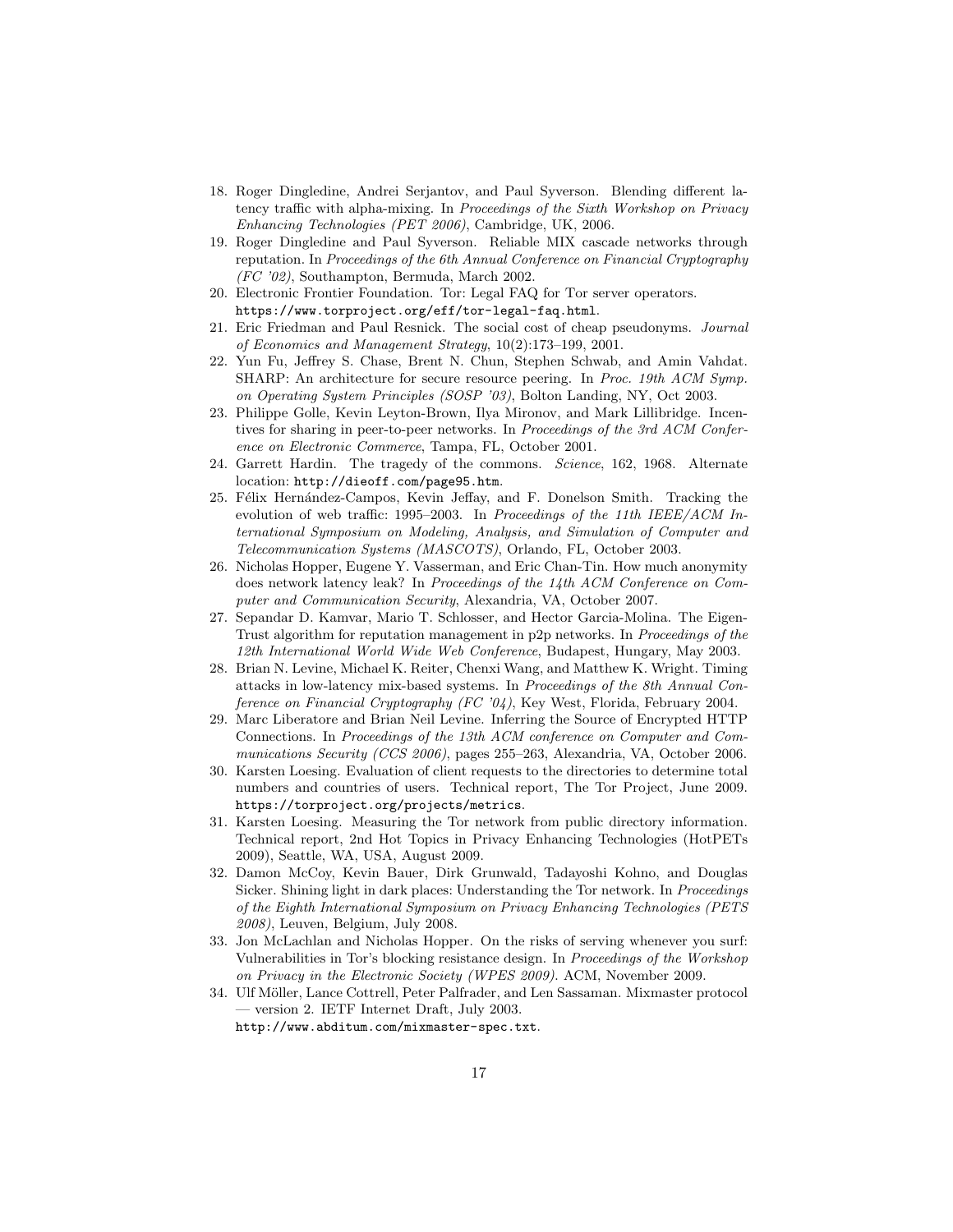- 35. Steven J. Murdoch and George Danezis. Low-cost traffic analysis of Tor. In *Proc. IEEE Symposium on Security and Privacy*, Oakland, CA, May 2005.
- 36. Steven J. Murdoch and Piotr Zieliński. Sampled traffic analysis by Internetexchange-level adversaries. In *Proceedings of Privacy Enhancing Technologies Symposium (PET 2007)*, Ottawa, Canada, June 2007.
- 37. Animesh Nandi, Tsuen-Wan "Johnny" Ngan, Atul Singh, Peter Druschel, and Dan S. Wallach. Scrivener: Providing incentives in cooperative content distribution systems. In *Proceedings of the ACM/IFIP/USENIX 6th International Middleware Conference (Middleware 2005)*, Grenoble, France, November 2005.
- 38. Tsuen-Wan "Johnny" Ngan, Dan S. Wallach, and Peter Druschel. Enforcing fair sharing of peer-to-peer resources. In *Proceedings of the 2nd International Workshop on Peer-to-Peer Systems (IPTPS)*, Berkeley, CA, February 2003.
- 39. Nikos Ntarmos and Peter Triantafillou. SeAl: Managing accesses and data in peerto-peer sharing networks. In *Proceedings of the 4th IEEE International Conference on P2P Computing*, Zurich, Switzerland, August 2004.
- 40. Andrew M. Odlyzko. Paris metro pricing for the Internet. In *ACM Conference on Electronic Commerce*, pages 140–147, 1999.
- 41. Lasse Øverlier and Paul Syverson. Locating hidden servers. In *Proceedings of the IEEE Symposium on Security and Privacy*, Oakland, CA, May 2006.
- 42. Mike Perry. TorFlow: Tor Network Analysis. Technical report, 2nd Hot Topics in Privacy Enhancing Technologies (HotPETs 2009), Seattle, WA, USA, August 2009.
- 43. Andrei Serjantov and George Danezis. Towards an information theoretic metric for anonymity. In *Proceedings of Privacy Enhancing Technologies Workshop (PET 2002)*. Springer-Verlag, LNCS 2482, April 2002.
- 44. Vitaly Shmatikov and Ming-Hsui Wang. Timing analysis in low-latency mix networks: Attacks and defenses. In *Proceedings of the 11th European Symposium On Research In Computer Security (ESORICS 2006)*, Hamburg, Germany, Sept 2006.
- 45. Atul Singh, Tsuen-Wan "Johnny" Ngan, Peter Druschel, and Dan S. Wallach. Eclipse attacks on overlay networks: Threats and defenses. In *Processings of IEEE INFOCOM*, Barcelona, Spain, April 2006.
- 46. Robin Snader and Nikita Borisov. A tune-up for Tor: Improving security and performance in the Tor network. In *Proceedings of the Network and Distributed Security Symposium - NDSS '08*. Internet Society, February 2008.
- 47. Paul Syverson, Gene Tsudik, Michael Reed, and Carl Landwehr. Towards an Analysis of Onion Routing Security. In *Proceedings of Designing Privacy Enhancing Technologies: Workshop on Design Issues in Anonymity and Unobservability*, pages 96–114. Springer-Verlag, LNCS 2009, July 2000.
- 48. The Distributed and Real-Time Systems Research Group, UNC. Data for the UNC HTTP traffic model.
	- http://www.cs.unc.edu/Research/dirt/proj/http-model/.
- 49. Vivek Vishnumurthy, Sangeeth Chandrakumar, and Emin Gün Sirer. KARMA: A secure economic framework for p2p resource sharing. In *Proceedings of the Workshop on Economics of Peer-to-Peer Systems*, Berkeley, CA, June 2003.
- 50. Marc Waldman and David Mazières. Tangler: A censorship resistant publishing system based on document entanglements. In *Proceedings of the 8th ACM Conference on Computer and Communication Security (CCS 2001)*, Philadelphia, Pennsylvania, November 2001.